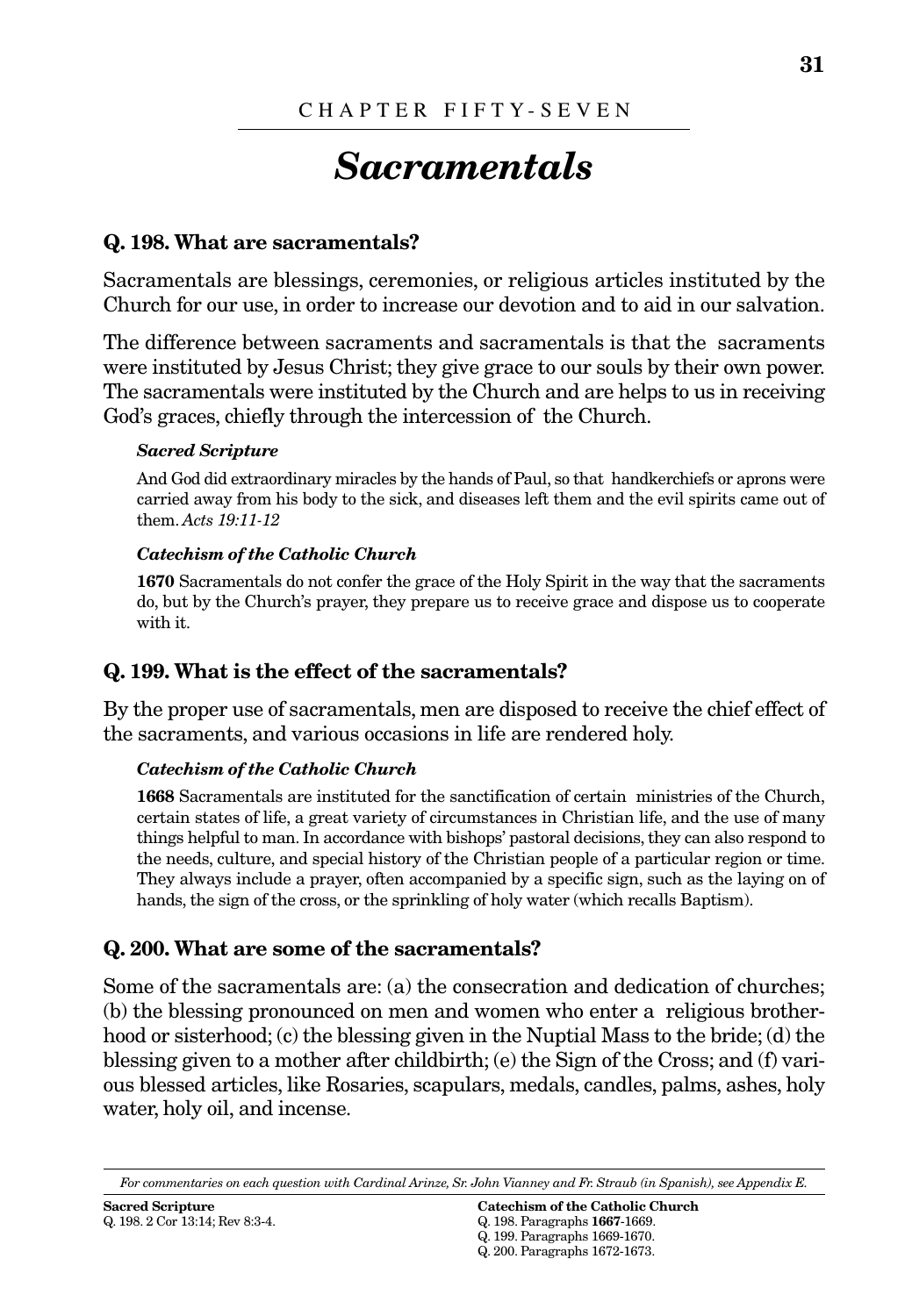

**Sacramentals**. A sacramental is an outward sign, like a sacrament, but sacramentals have been instituted by the Church and do not of themselves give grace. Rather, they dispose us for grace by arousing in us the desire to make acts of faith and love which make a claim upon God for answering grace.Whatever grace we obtain through the use of sacramentals comes to us because of our interior dispositions and because of the power of the Church's prayers, which support the sacramentals.The Church receives this power from Jesus Christ and shares His merits. Examples of sacramentals shown in the diagram are: holy medal, the Sign of the Cross, scapular, palms, blessing of the home and property, liturgical prayers, holy water, incense, and blessing of throats and candles.

#### *Catechism of the Catholic Church*

**1671** Among sacramentals, *blessings* (of persons, meals, objects, and places) come first. Every blessing praises God and prays for his gifts. In Christ, Christians are blessed by God the Father "with every spiritual blessing."1 This is why the Church imparts blessings by invoking the name of Jesus, usually while making the holy sign of the cross of Christ.

**1674** Besides sacramental liturgy and sacramentals, catechesis must take into account the forms of piety and popular devotions among the faithful. The religious sense of the Christian people has always found expression in various forms of piety surrounding the Church's sacramental life, such as the veneration of relics, visits to sanctuaries, pilgrimages, processions, the stations of the cross, religious dances, the rosary, medals, $\frac{1}{2}$  etc.

#### *Doctrine • Moral • Worship Exercise* (see Appendix B for answer key)

- 1. How do the sacraments and the sacramentals differ?
- 2. How have sacramentals helped you and your family to receive God's graces?
- 3. Which sacramentals can you give to others—like members of your family, schoolmates, officemates, and friends—to help them to be more disposed to receive God's graces?